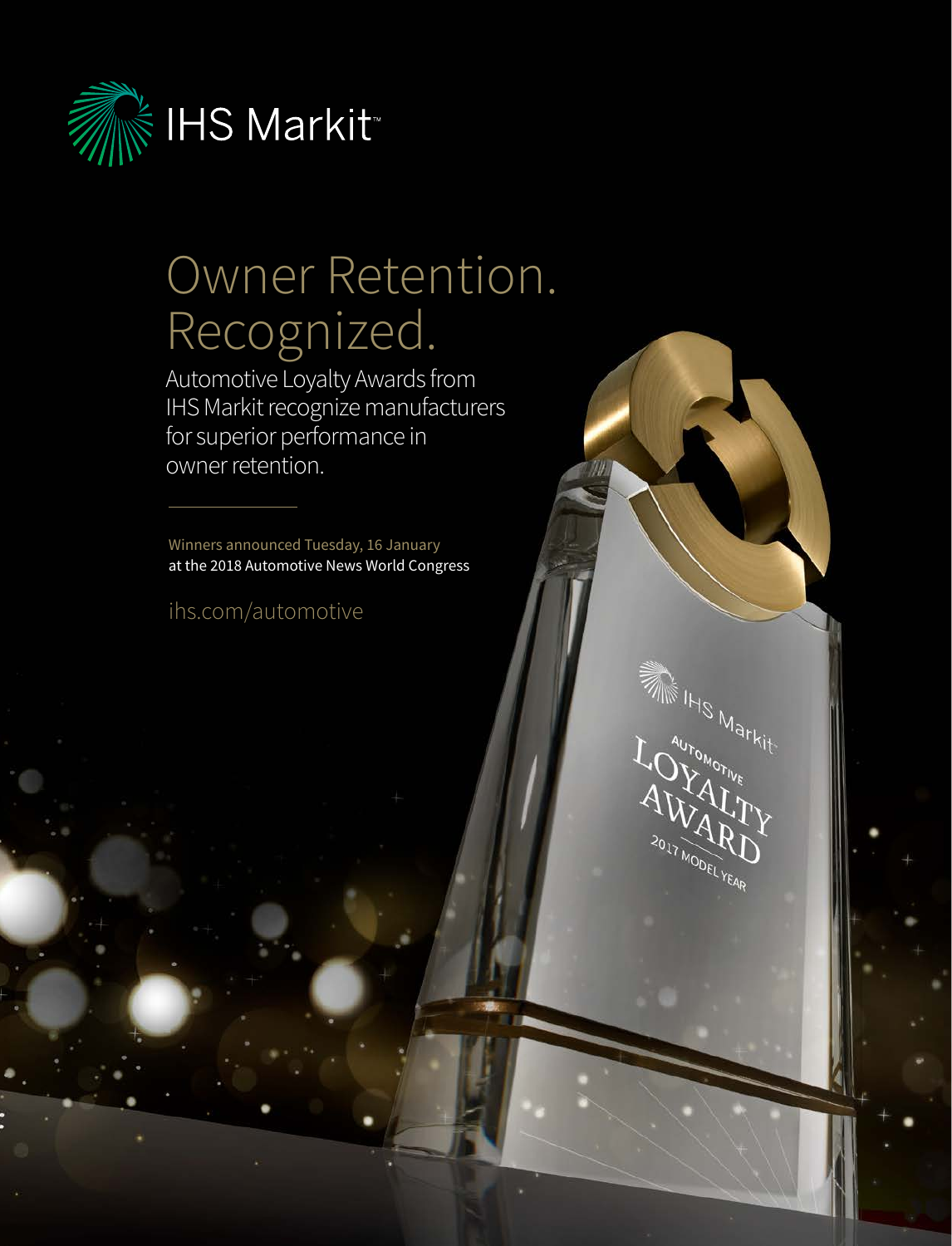# Driving Loyal Owners

Benchmarking Loyalty Performance

# of makes per loyalty rate range



2016 2017

Certified pre-owned customers lift a brand's loyalty rate by

## 7.6 percentage points

over non-CPO buyers



8.4 million

customers returned to market in the 2017 model year

Owners that finance their vehicle through a captive lender have a make loyalty rate that is

## 9.3 percentage points

higher than those who finance through a non-captive lender





of those customers repurchased from a brand they already own

Garage mates – a huge influencer of defection



Loyalty to brand 62.0% One car

63.3% Two cars, same brand

44.4% Two cars, different brands



Brands using automotiveMastermind can deploy IHS Markit solutions to drive higher dealer retention rates by up to

4 percentage points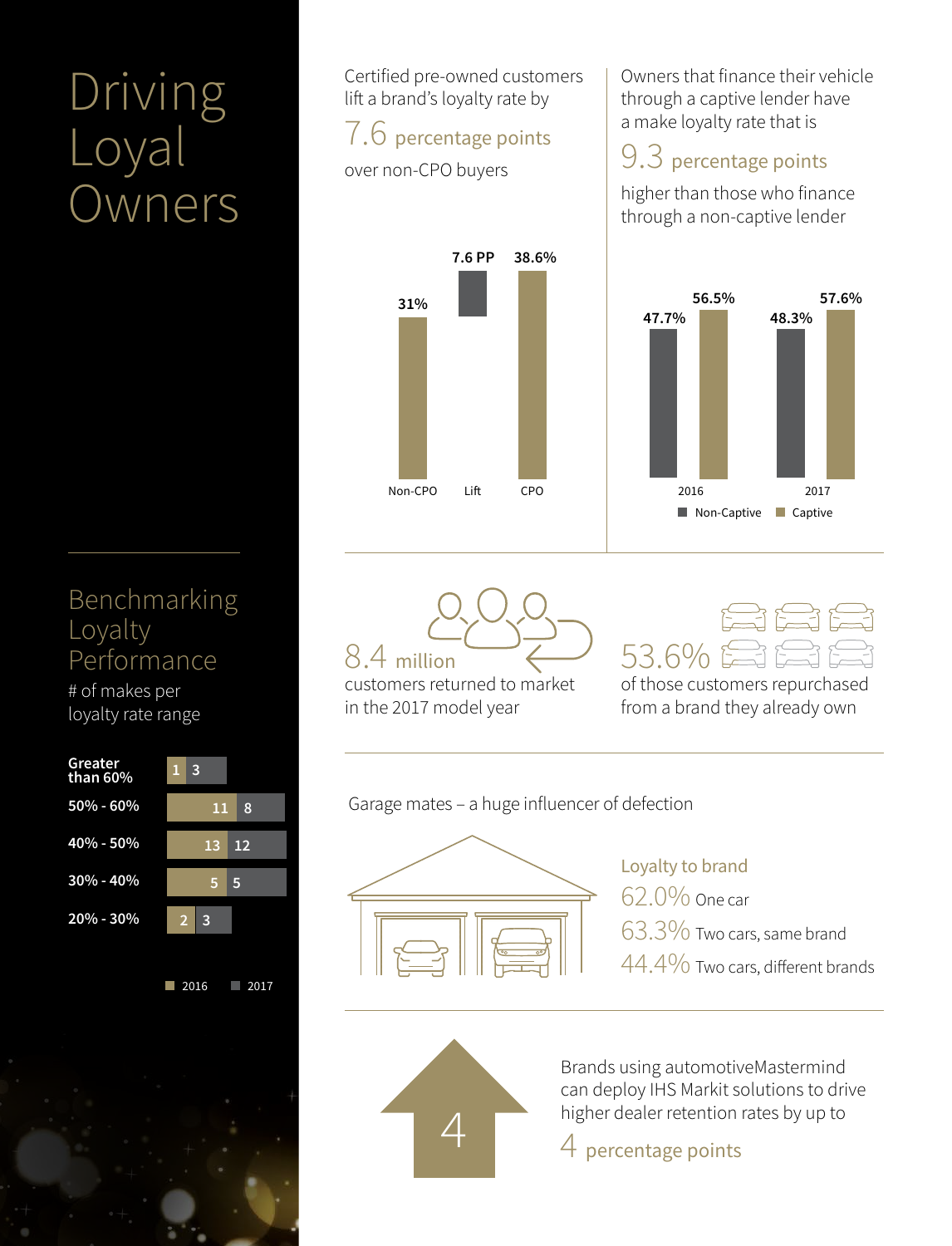# Owner Retention. Recognized.

## Congratulations to the winners of the 2017 Model Year Loyalty Awards

#### MANUFACTURER AND MAKE LOYALTY AWARDS 2017 WINNER

| Overall Loyalty to Manufacturer         | <b>GENERAL MOTORS</b> |
|-----------------------------------------|-----------------------|
| Overall Loyalty to Make                 | <b>FORD</b>           |
| <b>Highest Conquest Percentage</b>      | <b>JEEP</b>           |
| Ethnic Market Loyalty to Make           | <b>TOYOTA</b>         |
| Overall Loyalty to Dealer               | <b>LINCOLN</b>        |
| Hispanic Market Loyalty to Make         | <b>TOYOTA</b>         |
| Asian Market Loyalty to Make            | <b>TOYOTA</b>         |
| African American Market Loyalty to Make | <b>TOYOTA</b>         |
| Most Improved Loyalty to Make           | <b>BUICK</b>          |
| Most Improved Conquest Percentage       | <b>JAGUAR</b>         |



| <b>SEGMENT MODEL LOYALTY AWARDS</b>       | 2017 WINNER                   |
|-------------------------------------------|-------------------------------|
| <b>Luxury Compact CUV</b>                 | <b>LINCOLN MKC</b>            |
| Luxury Full-Size SUV                      | <b>LAND ROVER RANGE ROVER</b> |
| Luxury Mid-Size CUV                       | <b>LINCOLN MKX</b>            |
| Luxury Mid-Size SUV                       | <b>LEXUS GX</b>               |
| Luxury Sport Car                          | PORSCHE 911                   |
| <b>Luxury Traditional Compact Car</b>     | <b>LINCOLN MKZ</b>            |
| Luxury Traditional Full-Size Car          | MERCEDES-BENZ S-CLASS         |
| Luxury Traditional Mid-Size Car           | <b>LEXUS ES</b>               |
| <b>Luxury Traditional Sub-Compact</b>     | BMW <sub>X1</sub>             |
| Compact CUV                               | <b>CHEVROLET EQUINOX</b>      |
| Compact SUV                               | <b>JEEP WRANGLER</b>          |
| Full-Size Three-Quarter To One-Ton Pickup | <b>FORD F-SERIES</b>          |
| Full-Size Half-Ton Pickup                 | <b>RAM 1500</b>               |
| <b>Full-Size SUV</b>                      | <b>GMC YUKON DENALI XL</b>    |
| Mid-Size CUV                              | <b>SUBARU OUTBACK</b>         |
| Mid-Size Pickup                           | <b>HONDA RIDGELINE</b>        |
| Mid-Size SUV                              | <b>JEEP GRAND CHEROKEE</b>    |
| Mid-Size Van                              | <b>HONDA ODYSSEY</b>          |
| Sport Car                                 | <b>VW GTI</b>                 |
| Mid-Size Sport Car                        | <b>DODGE CHALLENGER</b>       |
| <b>Traditional Compact Car</b>            | <b>CHEVROLET VOLT</b>         |
| <b>Traditional Full-Size Car</b>          | <b>NISSAN MAXIMA</b>          |
| <b>Traditional Mid-Size Car</b>           | <b>HONDA ACCORD</b>           |
| <b>Traditional Sub-Compact Car</b>        | <b>MINI COUNTRYMAN</b>        |

 $\blacksquare$  Repeat winners from the 2016 model year awards